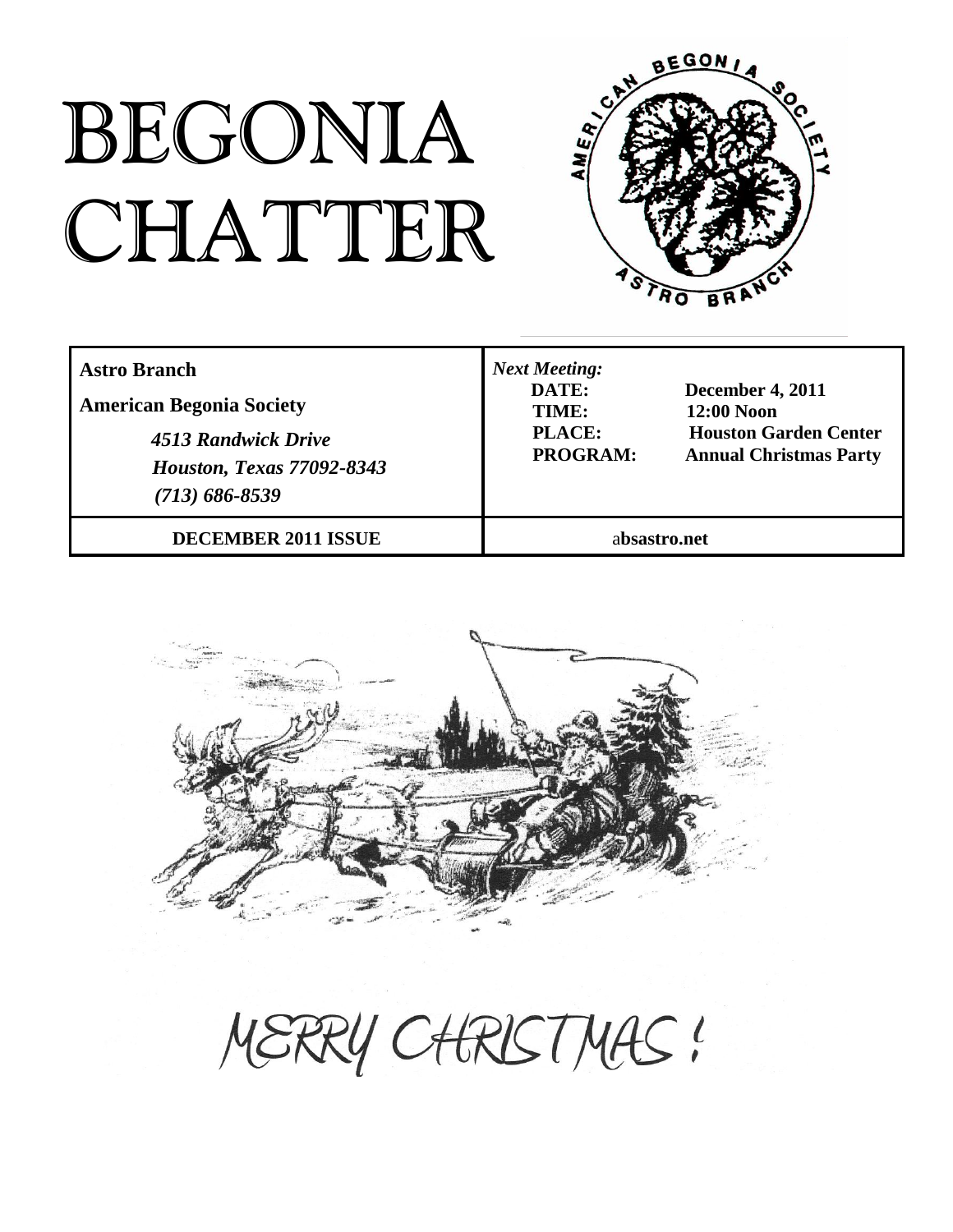### **HAPPY BIRTHDAY TO YOU!!!**

 Happy Birthday wishes go out to our member born in this month of December.

Mildred Love December 20<sup>th</sup>

 "Every age, every stage of life has its own beauty." Wishing you a beautiful Birthday and a year full of dreams come true.

#### **HAPPY BIRTHDAY!**

### **MINUTES OF THE NOVEMBER MEETING**

The November 6, 2011 meeting of the Astro Branch of the American Begonia Society was called to order at 2:01 P.M. by President Donna Robert. President Robert welcomed back members Fukumi Smith and Emma Lee Payne.

 Tom Keepin talked about table top and table configuration for the Christmas Party. Tom Keepin also gave the Treasurer's Report stating our checking account is still very healthy. Sunshine Lady Ruby Lenert let us know that cards were being circulated for Betsy Ginsburg (for knee replacement) and Pat Perry (for her fall and recovery)

**Shade Plant of the Month:** Tom Keepin introduced us to a new Nun's Orchid called Phaiocalanthe 'Red Streak' 'Red Streak' is a cross between Phaisu tankervilliae x a Calanthe and is available at Another Place In Time.

Brenda Andrews reported she had received 9 cuttings from her friends in California. Brenda brought cuttings of B. fushioides and B. White Richmondensis to show us.

 At 2:20 P.M. President Robert called a short break.

 Meeting resumed at 2:35 P.M. During the break members voted on the Challenge Plants that were returned B. U-604. 3 live and 3 deceased plants were returned out of the 25 plants distributed at the June 5, 2011 meeting. First Place was won by Jane Anderson and 2<sup>nd</sup> Place was won by Tom Anderson.

**Program:** Our Program this month was Summer 2011 Begonia Survivors. Members brought in 32 plants that survived our incredibly hot and dry summer. Each member that brought in plants spoke about where they grew it or them and how they were taken care of. There are too many to list all that were brought in so we will make a list available upon request. Next Tom Keepin and Cheryl Lenert demonstrated cutting back Brenda Andrews' plants of B. 'Afternoon Delight' and B. 'Withlacoochee', then demonstrated how to make cuttings.

#### **Raffle Plants:**

B. 'Bashful Bandit' won by Tony Robert B. 'Tom Ment' won by Marylin Chapman Devil's Backbone won by Sara Chumley (Donated by Susan Willis)

#### **Name Tag Plants:**

B. 'My Special Angel' won by Jane Anderson Purple Cyclamen won by Fukumi Smith (donated by Peter Lloyd)

 The 8 plants brought in by Shirll Manes were drawn for.

 The November 6, 2011 meeting was adjourned as  $3:30$  P.M.

> Respectfully submitted, Jean Keiser (For Betsy Ginsburg, Secretary)

#### **THE BEGONIA CHATTER**

 Starting with the January 2012 issue of *The Begonia Chatter* your editor would like to start sending it to you by e-mail. As of this date I am sending it to eight of our members and a few out of town and it is working very well. With printing and postage it costs us roughly \$60.00 per month to produce *The Begonia Chatter*. The benefit to having it sent via e-mail is we can add color pictures and add more pages as we gather more information to pass on to you at no cost to the club. If you would like a hard copy you can print it on your printer.

 Please contact me and let me know if you would like to make the change. If so please make sure I have your correct e-mail address, If you do not we will still print some copies and mail it to you.

Tom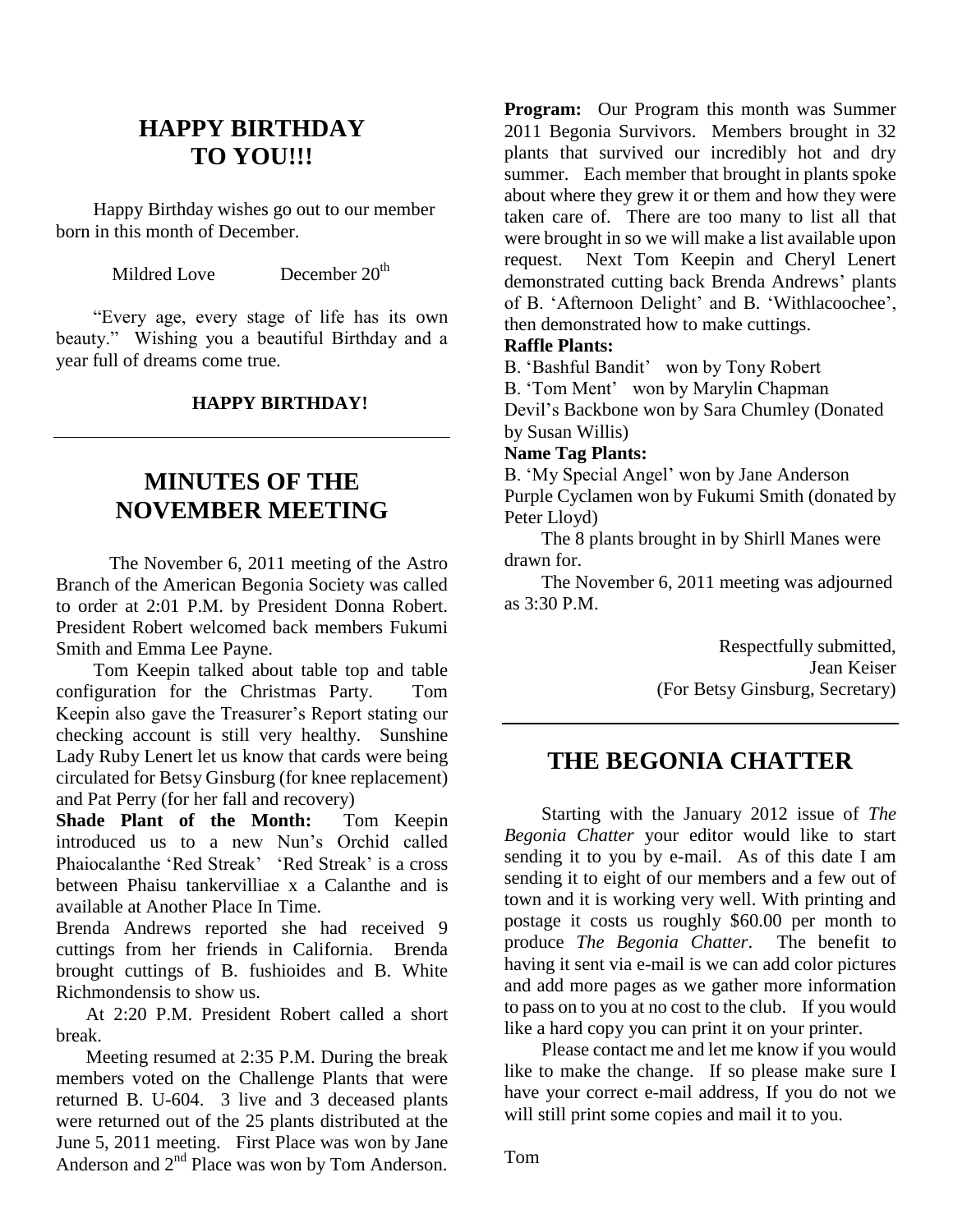## **PRUNIN, PLANTING AND TRANSPLANTING**

#### **December**

|                          | 2nd, $3^{\text{rd}}$ & $4^{\text{th}}$           | Pisces |
|--------------------------|--------------------------------------------------|--------|
|                          | $7^{th}$ , $8^{th}$ & 9 <sup>th</sup>            | Taurus |
|                          | $12^{th}$ & $13^{th}$                            | Cancer |
|                          | $21^{\rm st}$ & $22^{\rm nd}$                    | Scorpi |
|                          | $25^{th}$ & $26^{th}$                            | Capric |
|                          | $29^{th}$ , $30^{th}$ & $31^{st}$                | Pisces |
|                          | <b>January 2012</b>                              |        |
| $\overline{\phantom{0}}$ | $3^{\rm rd}$ , 4 <sup>th</sup> & 5 <sup>th</sup> | Taurus |

Cancer Scorpio Capricorn Pisces Taurus  $8<sup>th</sup>$ ,  $9<sup>th</sup>$  &  $10<sup>th</sup>$  Cancer  $17^{\text{th}}$  &  $18^{\text{th}}$  Scorpio  $21^{\text{st}}$ ,  $22^{\text{nd}}$  &  $23^{\text{rd}}$  Capricorn  $26^{th}$  &  $27^{th}$  Pisces<br>31<sup>st</sup> Taurus **Taurus** 

Taurus

- Planting and Transplanting are best done in Cancer, Scorpio and Pisces with Cancer being the best.
- Best Pruning for quick growth is first Taurus and then Capricorn.

## **MEMBERSHIP DUES ARE DUE**

Time sure is flying by these days. Yes! My friends it is time to pay our dues once again for the upcoming year 2112. To refresh our memories Local dues are \$5.00 and National dues are \$25.00. Southwest Region Dues are \$10.00 individual and \$15.00 family.

 Most of our members' dues are due in December, newer members your dues are due the month that you joined our family. Our Membership Chair Paul Rothstein has been sending out notices to those whose dues are due in December. If you have received such a notice and have paid it please let Tom Keepin know so we can keep you on file as being a paid member in good standing with the American Begonia Society. Branch dues are due in December.

 Tom Keepin will be on hand to take our dues (cash or check) at the Annual Christmas Party so they can be sent in on time for you so you don't miss an issue of *the Begonian, Leaflet or The Begonia Chatter.*

## **ANNUAL CHRISTMAS PARTY 2011**

 The Annual Christmas Party of the Astro Branch of the American Begonias Society will be held on December 4, 2011 at the Houston Garden Center, 1500 Hermann Park Drive (Hermann Park). We will be in the main hall and the doors will open at 12:00 noon. Enclosed in this publication is your invitation to this event.

 In the November Issue of The Begonia Chatter there was an insert giving complete details about the party. If there is any last minute questions please give Tom a call at **713-686-8539.**

Our Refreshment Chair Teresa See has put a very tasty menu together for this year's event. Please RSVP to Teresa as soon as possible if you have not already, so she will know how much food to arrange for. If you have not signed up to bring something at the November meeting and find you can attend please give Teresa call at 713-376-0843 or E-mail her at [teresa.see@sbcglobal.net.](mailto:teresa.see@sbcglobal.net) Teresa can let you know what is needed to complete the menu. Our menu this year is Traditional Christmas. We will have our annual Gift Exchange and Door Prizes along with Share Our Christmas. We will be collecting for Spring Assistance Ministries (SAM). They have requested cereal, canned meat, peanut butter and jelly. Jean Keiser will see that it is delivered promptly after the party. Also don't forget your entry in our "Christmas" table decoration contest

 Dress for this event is "Christmas Casual" We hope everyone can join in the fun.

#### **See You There!**



B.coccina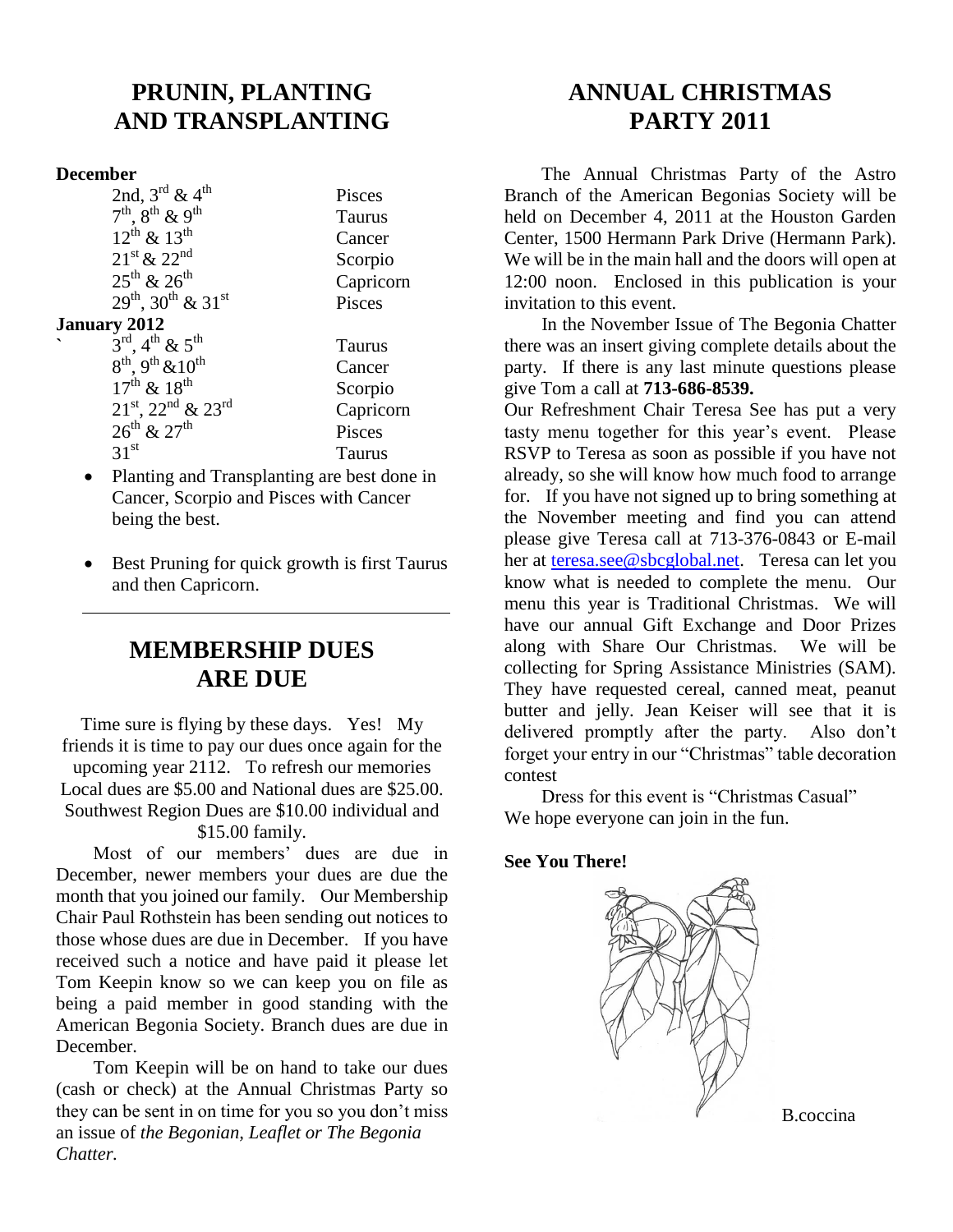### **Highlight on Begonia 'River Nile'**

By Iris Bird

 Created in 1992 by Brad Thompson, B. 'River Nile' is a rhizomatous begonia. The parents of this spectacular plant are B. 'Cleopatra x B 'Bokit x B. carrieae. B. 'Cleopatra' was created in 1960 by Susie Zug, is rhizomatous and has medium leaves that are 3" to 6" at maturity. B. 'Bokit' is rhizomatous with medium leaves 3" to 6" at maturity. The leaves are spiraled. It was created in 1975 by Leslie Woodriff. B. carrieae is a rhizomatous species. It is large leaved with the lobed leaves 6" to 12" at maturity. From these lovely begonias B. 'River Nile' was hybridized. This is amazing to me, as I have not, to this date, been able to get even one seed to grow out of the millions I must have planted. There is a deep secret here that I have not been privy to. But, I keep trying.

 The leaves of B. 'River Nile' are spiraled and are light to medium green with brown/black edging. I purchased this plant in a little 2" pot in May of '95 from Mike Kartuz. It started to grow larger in the car on the way home and has never stopped growing, to this date, not even when it had thirty flower stems. I kept cutting them off, and it kept right on flowering for three months. The leaves grow very compact and  $7 - 8$ " wide with the lovely edges. I repotted it into a 4" pot, then a 6", and that was soon too small. It has been repotted four times and is presently in a fourteen-inch pot. I no longer see the stems or the rhizomes. It is so full and compact.

 I fertilize my plant with 32-10-10 fertilizer. This is the best fertilizer I've found to feed my begonias. A great tip from Maria Holmes. I spray all of my plants with Superthrive weekly and it works wonders. No fungicides are needed for B. 'River Nile'. It seems to be very healthy. I guess our favorites are not those that we cannot keep alive, but those that we have the most success with. B. 'River Nile' is one of Brad's best hybrids. I am still very much the novice but I am very happy to have this plant in my collection.

*(This article taken from* **The Begonian** *Volume 63 November/December 1996 Issue page 233)*

## **Meet B. 'Lubbergei**

by Mary Ellen Taback

 This is a pitch for a begonia that is seldom seen or mentioned in the literature. Yet it is a beauty, easy to grow, and easy to reproduce. A cane, its flowers although large are not produced in the overwhelming masses of the more popular canes. This is a modest beauty; it does not shout, "See me!"

 B. 'Lubbergei' is a cross of B. lubbersii x B. dregei. Its leaves show an interesting blend of the two species. They have a heavier texture than dregei, hence are not so subject to mildew. The margins are cut by concave scallops. The upper surfaces are a rather unusual olive-green, with darker veins and a red dot at the sinus. The undersides are red. My largest leaves are about 4" long; most are smaller. The plant is low-growing, and almost independently shapes itself into a neat small upright bush. The blooms are large and fairly numerous, and are two shades of delicate pink, becoming white if bleached by sun or age.

 Not usually finicky about its environment, B. 'Lubbergei' will sunburn in hot summer sun. It enjoys being outdoors in good weather under shade of trees, where direct sunlight touches it but does not scorch it. Winters, a sunny spot near a window or in the greenhouse keeps it blooming for a long time. It will lose lower leaves, like all the begonias, if allowed to dry out too severely, but will recover them when care is resumed.

 Someday I would like to find it in a show, so that more growers would come to know and enjoy this lovely Japanese hybrid (by Uemura, 1977)

*(This article taken from* **The Begonian** *Volume 57 November-December 1990 Issue pages 221-222.)*